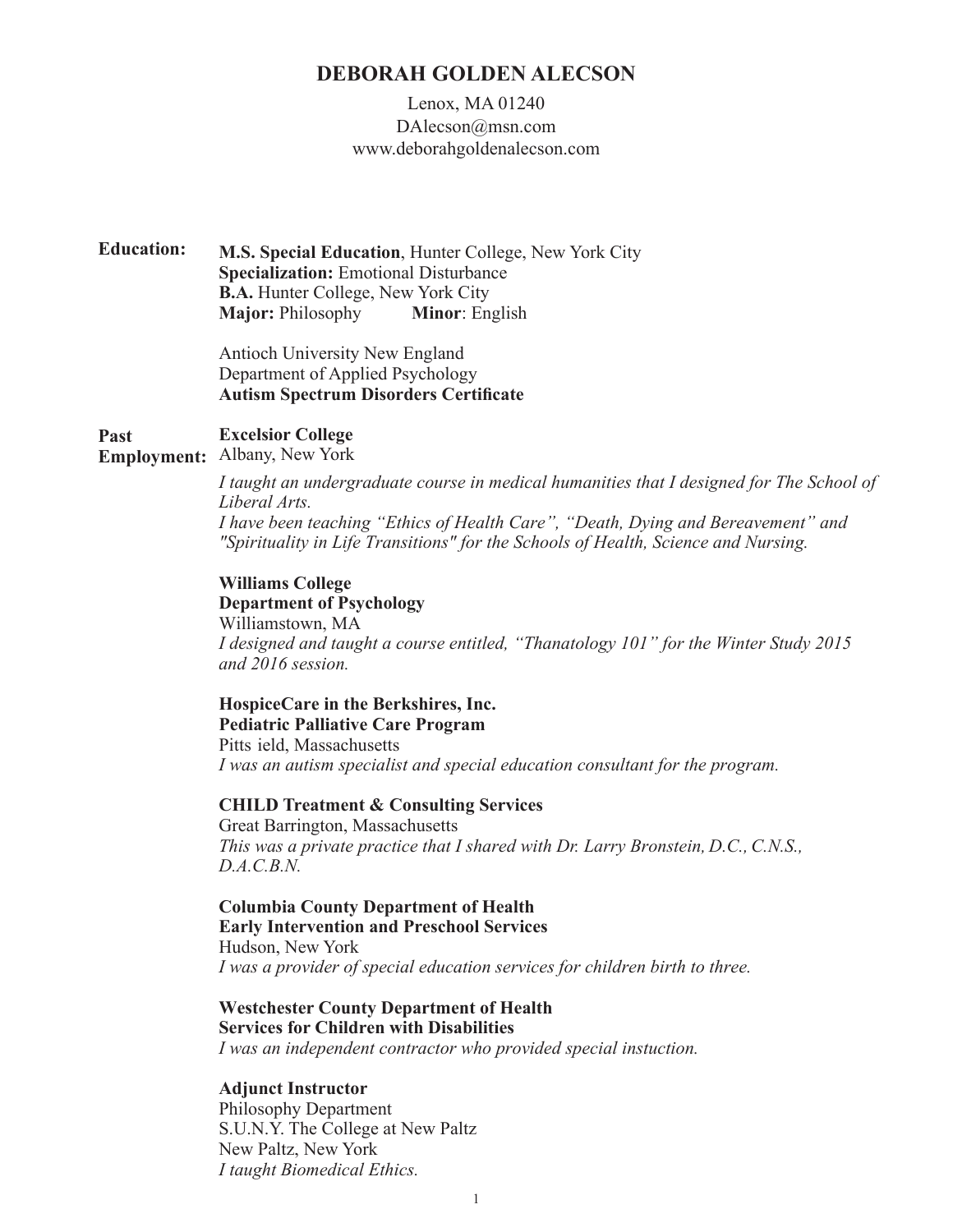## **Adjunct Lecturer**

Department of Humanities LaGuardia Community College, C.U.N.Y. Long Island City, New York *I taught a humanities course entitled "Critical Thinking Skills."*

### **Adjunct Lecturer**

English Department Pace University New York, New York *I taught English literature (prose, poetry and drama), grammar, composition and how to write a research paper.*

## **Teacher**

Martin Luther King, Jr. High School N.Y.C. Board of Education New York, New York *I was an appointed, full-time English teacher in the Special Education Department. I have a permanent license in E.H. (Emotionally Handicapped).*

### **Musings on Mortality** Osher Lifelong Learning Institute Williamstown, MA Spring 2018 **Workshops:**

### **The Grief Process**

*The Second Annual Interfaith Forum on Death, Dying and the Afterlife* Great Barrington, MA

# **Experiencing Our Spiritual Dimension: A Prerequisite to Providing Spiritual Care**

HospiceCare in the Berkshires Pitts ield, MA *I facilitated a four-hour workshop for social workers and chaplains.*

**Spirituality in Health Care**

Fairview Hospital, Great Barrington, MA February 9 & 16, 2011, April 5 & 7, 2011 *I facilitated a four-hour workshop for nurses and other health care providers.* 

#### **The Second Annual Interfaith Forum on Death, Dying, and the Afterlife** Great **Forums:**

Barrington, MA February 9, 2014 *I collaborated with Rimon Resource Center for Jewish Spirituality to produce this forum for which I served as a moderator.*

**Spiritual Views on Death and the Afterlife: An Interfaith Forum Great Barrington, MA** February 3, 2013 *I collaborated with Rimon Resource Center for Jewish Spirituality to produce this forum for which I served as a moderator.*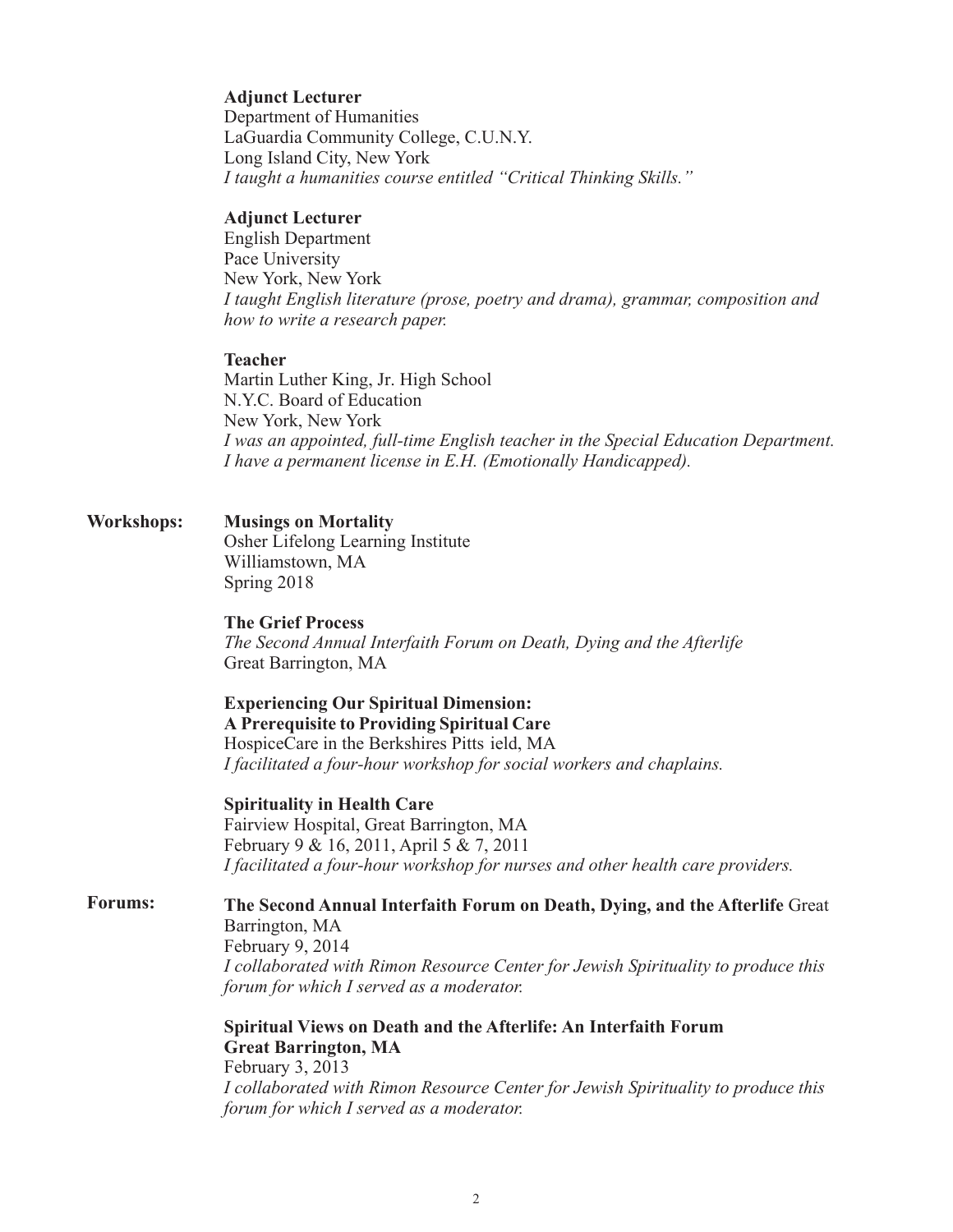#### **"Dying Well in a Death-Phobic Culture" Presentations:**

Distinguished Lecture Series Lenox Library, Massachusetts

## **"A Good Death in a Death-Phobic Culture"**

Cultural Council of Northern Berkshire grant Williamstown, Massachusetts

## **"Grief: That Which Makes Us Human"**

Lifetime Learning Institute at Bard College Annandale-on-Hudson, New York

# **Elements of Spirituality In Conscious Dying**

Berkshire Community College, Pittsfield, MA

## **"Caregiving for a Loved One"**

*1 spoke about my role as caregiver for my late husband at the one-day Caregivers Fall Retreat at Mason Hill, Cheshire, Massachusetts.*

# **"Hope and Conscious Dying or What Happens When We Forget That We Are Mortal"**

*Cel12Soul 2008 Conference, McGill University, Montreal, Canada*

# **"Rupture to Recovery Program"**

*I gave a talk about end of life decision making before a group of acute care nurses and support staff at White Plains Hospital, White Plains, NY, April 30 & May 17, 2002.*

## **"End of Life Care"**

*I was invited to speak to the oncology social work committee at the Eastern Division of the American Cancer Society.*

# **Hospice - Myths and Realities**

*I was part of a panel made up of professionals from Jansen Memorial Hospice at Sarah Lawrence College.*

#### **Books Publications:**

*Complicated Grief: A Collection of Poems* (Finishing Line Press, 2014*)*

*We Are So Lightly Here: A Story About Conscious Dying* (IntoPrint Publishing, 2014*)*

*Lost Lullaby* (IntoPrint Publishing, 2014) It was the recipient of "The Washington Irving Book Award."

*Alternative Therapies for Children Within the Autistic Spectrum* (Keats Publishing, 1999)

**Newspaper Column** *Musings on Mortality,* Berkshire Eagle.